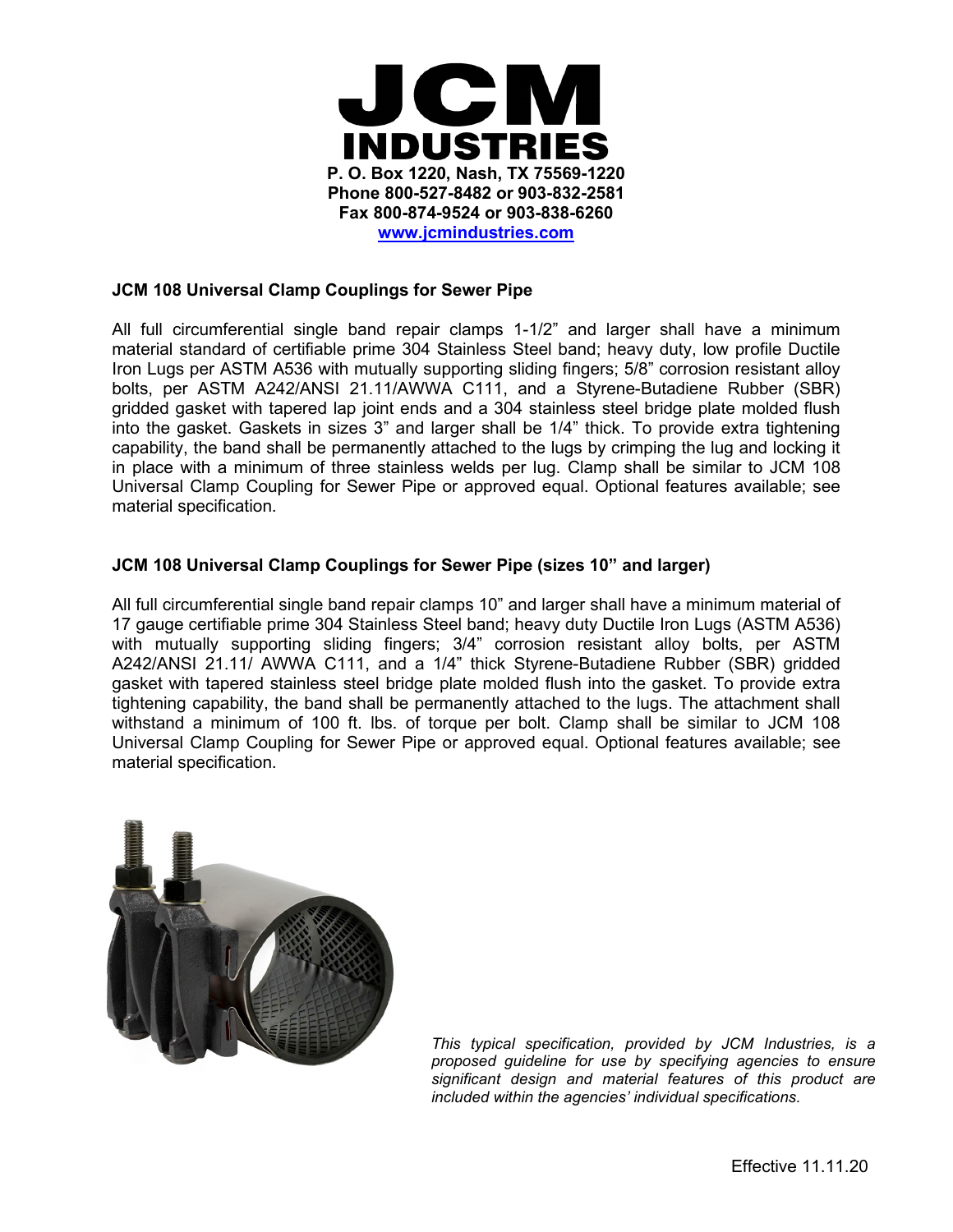

## **Material Specification**

#### **JCM 108 Universal Clamp Couplings for Sewer Pipe**

- Band: 18-8 Type 304 Certifiable Prime Stainless Steel
- Lugs: Ductile Iron ASTM A-536, 60-40-18
- Bolts: Corrosion resistant low alloy per ASTM A242/ANSI A21.11/AWWA C111. National coarse rolled thread and heavy hex nut. Optional Stainless Steel 18-8 Type 304 or 316 available. Optional Epoxy Coated low alloy bolts/nuts available.
- Gasket: Virgin Styrene-Butadiene Rubber (SBR) Compounded for use with water, salt solutions, mild acids and bases. Per ASTM D-2000 M4AA 607. Standard temperature range from -40 $^{\circ}$  to 150 $^{\circ}$ F (-40 $^{\circ}$  to 65 $^{\circ}$ C) constant, maximum intermittent 180 $\degree$  F (82 $\degree$  C). For applications on high temperatures or chemical pipelines, contact JCM Industries Technical Services.
- Coating: Corrosion resistant shop coat paint primer.

For ranges and widths, see JCM Industries General Product Directory Catalog. Information based on data available at the date printed below and subject to change without notice. Contact JCM Industries for amendments or changes.